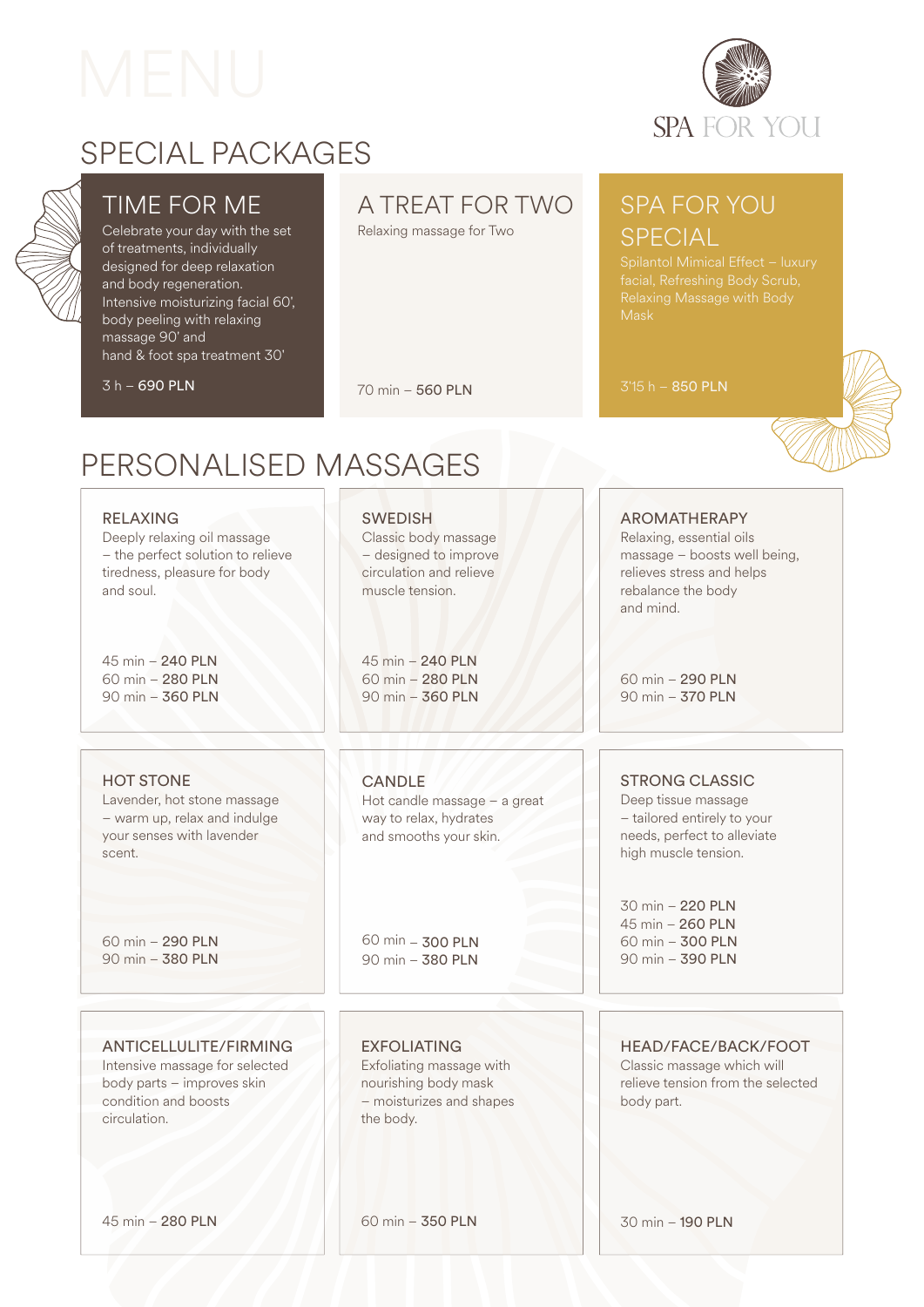

# BODY SCRUB



### BODY SCRUB

30 min – 220 PLN

## BODY SCRUB & MASSAGE

60 min – 300 PLN 90 min – 380 PLN

# BODY TREATMENTS

### REVITALIZING & REFRESHING RITUAL

Tailored to your needs, aroma massage with scrub and mask – regenerates and refreshes the skin.

90 min – 420 PLN

### INDOCEANE SPA RITUAL

Inspired by traditional spa offerings from the Mediterranean, Egypt, India and China, it's an all over body experience that works to destress both the mind and body.

90 min – 490 PLN

### **CHOCOLATE** TREATMENT

Loved by many chocolate treatment, not only improves your mood, but also contains a lot of vitamins and minerals for your skin and body.

90 min – 390 PLN

#### SENSUAL BODY

hemp oil, preceded by cleansing

90 min - 490 PLN

### MEN'S ZONE – ENERGIZING BODY TREATMENT

Combination of scrub, massage and mask with scents dedicated to men – deeply regenerates and relaxes.

90 min – 390 PLN

# ADD IN & ADD ON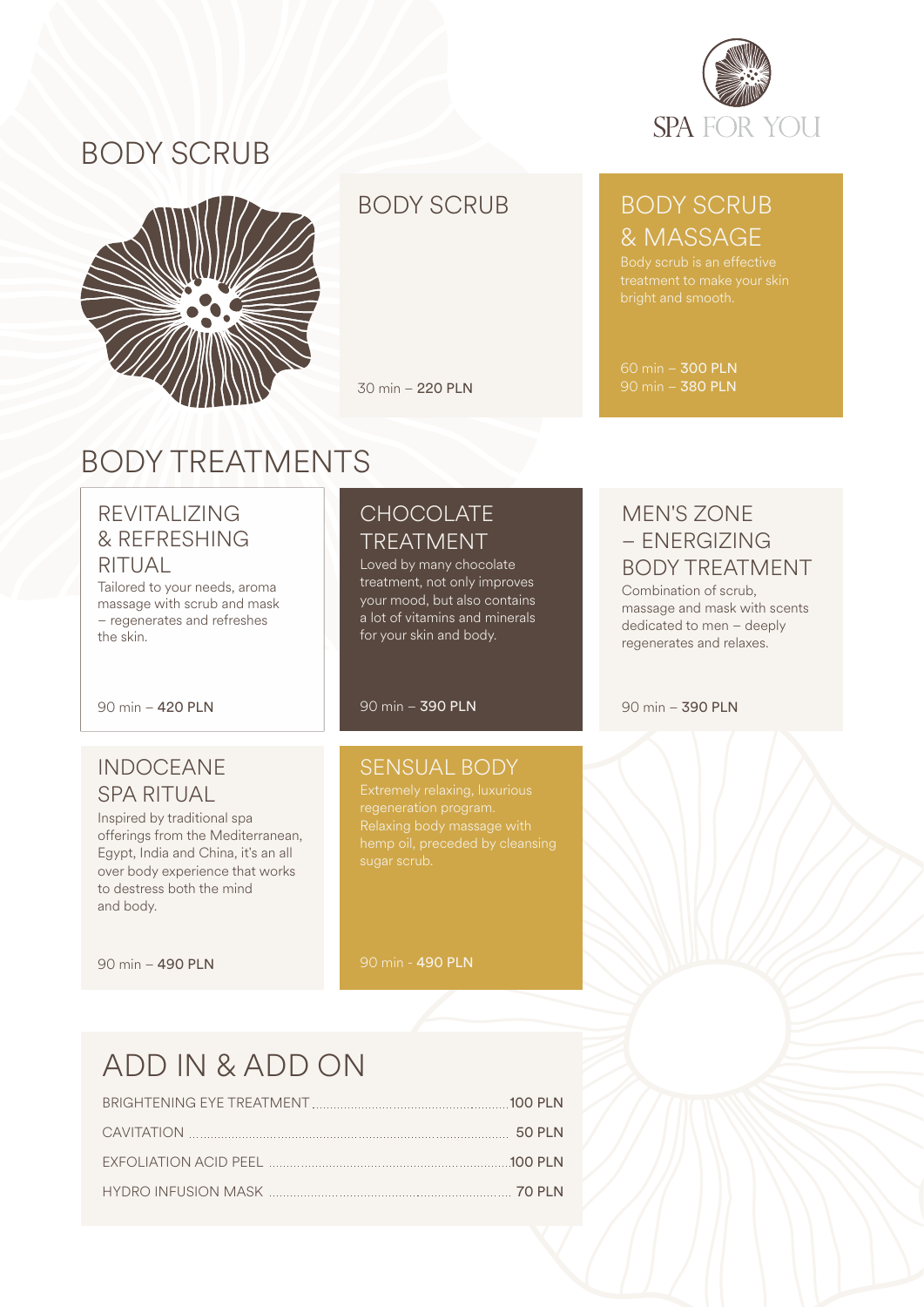

# ACID PEELS

#### FACE

acid peel and regenerating mask

#### 250 PLN

FACE

& NECK

300 PLN

## FACE, NECK & DÉCOLLETAGE

acid peel and regenerating mask

350 PLN

BACK acid peel and regenerating mask

380 PLN

These treatments regenerate nature skin, renew, brighten, reduce imperfections and improve skin tone.

# FACIAL<sub>S</sub>

### PURIFYING **CAVITATION** TREATMENT

Cavitation peeling, with the use of ultrasounds, thoroughly cleanses, followed with moisturizing mask leaves the skin refreshed and smooth.

45 min – 280 PLN

#### HYDRAFACIAL TREATMENT\*

Especially recommended tired skin, demanding deep cleansing.

60 min – 320 PLN 90 min – 390 PLN



30 min – 220 PLN

Refreshing and moisturizing facial with scrub, serum

BEAUTY EXPRESS

and mask.

### CONTRA-REDNESS SOOTHING TREATMENT FOR SENSITIVE SKIN

Extremely effective treatment for capillaries and irritated skin. Improves appearance and comfort of the skin with visible capillaries.

60 min – 380 PLN

### SPILANTOL MIMICAL EFFECT

Treatment that reduces facial wrinkles and shapes the face oval with the Spilantol HX-8™ Infusion complex

75 min – 490 PLN

### PRO-VITAL INTENSIVE MOISTURIZING **FACIAL**

Excellent smoothing treatment for any type of skin.

60 min – 320 PLN

### BIO-FUSION SECOND SKIN ILLUMINATING TREATMENT WITH VITAMIN C

Spectacular improvement in elasticity and firmness of the skin, reducing wrinkles.

75 min – 460 PLN

#### MEN-VITALIC – ENERGIZING & MOISTURIZING TREATMENT Deep skin hydration

60 min – 380 PLN

and regeneration.